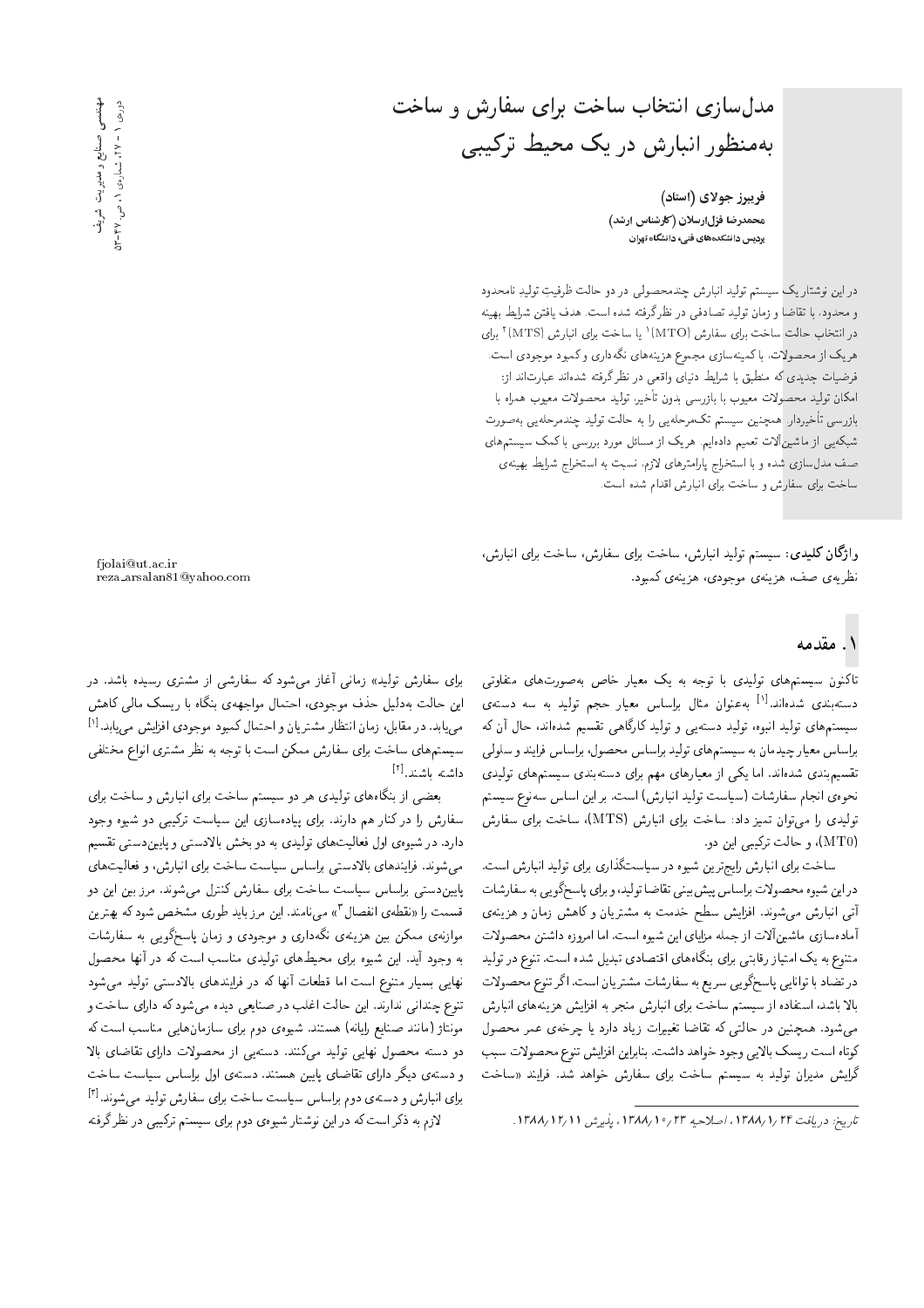جدول ١. خلاصه مرور ادبيات مسائل انتخاب MTS يا MTS.

| مرجع                                                                                                                                                                                                                                                                                                                                                                                                                                                                                                                                                                                                                                                                                                                                                                                                                                                                                                                                                                                                                                                                                                     | موضوع بررسی شده                                                         | ساختار نقاضا و توليد                                                                    | معيار كارايي                                                          | شيوەى حل                                                     |
|----------------------------------------------------------------------------------------------------------------------------------------------------------------------------------------------------------------------------------------------------------------------------------------------------------------------------------------------------------------------------------------------------------------------------------------------------------------------------------------------------------------------------------------------------------------------------------------------------------------------------------------------------------------------------------------------------------------------------------------------------------------------------------------------------------------------------------------------------------------------------------------------------------------------------------------------------------------------------------------------------------------------------------------------------------------------------------------------------------|-------------------------------------------------------------------------|-----------------------------------------------------------------------------------------|-----------------------------------------------------------------------|--------------------------------------------------------------|
| $[ \Delta ]$                                                                                                                                                                                                                                                                                                                                                                                                                                                                                                                                                                                                                                                                                                                                                                                                                                                                                                                                                                                                                                                                                             | انتخاب توليد MTS يا MTO                                                 | تقاضاي احتمالي، چندمحصولي                                                               | كم ترين جمع هزينهى نگهدارى.<br>كمبود و أماده سازي                     | $\rm M/G/M$ تخمين                                            |
| $\lceil \hat{\nu} \rceil$                                                                                                                                                                                                                                                                                                                                                                                                                                                                                                                                                                                                                                                                                                                                                                                                                                                                                                                                                                                                                                                                                | تأثير رفتار مشتريان وبازار<br>${\rm MTS}$ يا ${\rm MTO}$ يا ${\rm MTS}$ | تقاضا با فرایند احتمالی و<br>حالت تكمحصولي                                              | بیشینهسازی سود                                                        | بهينهسازى احتمالي با<br>افق زمانى محدود                      |
| $[{\mathsf{V}}] % \centering \includegraphics[width=0.9\textwidth]{images/TrDiC-Architecture.png} % \caption{The first two different values of the parameter $\Sigma$ and the first two different values of the parameter $\Sigma$. The first two different values of the parameter $\Sigma$. The first two different values of the parameter $\Sigma$. The first two different values of the parameter $\Sigma$. The first two different values of the parameter $\Sigma$. The first two different values of the parameter $\Sigma$. The first two different values of the parameter $\Sigma$. The first two different values of the parameter $\Sigma$. The first two different values of the parameter $\Sigma$. The first two different values of the parameter $\Sigma$. The first two different values of the parameter $\Sigma$. The first two different values of the parameter $\Sigma$. The first two different values of the parameter $\Sigma$. The first two different values of the parameter $\Sigma$. The first two different values of the parameter $\Sigma$. The first two different$ | انتخاب توليد MTS يا MTO                                                 | تقاضا و زمان فرایند احتمالی در<br>حالت سيستم توليدى تكمرحله                             | كمينهسازى مجموع هزينه<br>نگهداري وكمبود موجودي                        | نتايج مدل صف M/G/۱                                           |
| $[\![\lambda]\!]$                                                                                                                                                                                                                                                                                                                                                                                                                                                                                                                                                                                                                                                                                                                                                                                                                                                                                                                                                                                                                                                                                        | انتخاب توليد MTS يا MTO                                                 | سیاست (Q,r) برای حالت تولید MTS و<br>زمان أمادهسازى و محدوديت سطح<br>سرويس براي محصولات | كمينهسازى مجموع هزينهى<br>نگهداري وکمبود موجودي و<br>هزينهى أمادهسارى | برنامه ريزي عدد صحيح<br>غیرخطی با حل ابتکاری                 |
| $[\mathbf{A}]$                                                                                                                                                                                                                                                                                                                                                                                                                                                                                                                                                                                                                                                                                                                                                                                                                                                                                                                                                                                                                                                                                           | انتخاب توليد MTO يا MTS و<br>تعيين سطح موجودى بهينه<br>برای حالت MTS    | تقاضا و زمان فرایند احتمالی در<br>حالت سيستم توليد تكمرحلهيى                            | كمينهسازى مجموع هزينه نگهدارى<br>وكمبود موجودي                        | نتايج مدل صف M/Er/۱                                          |
| $[1]$                                                                                                                                                                                                                                                                                                                                                                                                                                                                                                                                                                                                                                                                                                                                                                                                                                                                                                                                                                                                                                                                                                    | انتخاب توليد MTS يا MTO                                                 | حالت عمومى                                                                              | عوامل داخلی و خارجی تأثیرگذار                                         | فازي سلسلهمراتبي و تصميمگيري<br>راهبردى براساس أناليز (SWOT) |
| $[\lambda \circ]$                                                                                                                                                                                                                                                                                                                                                                                                                                                                                                                                                                                                                                                                                                                                                                                                                                                                                                                                                                                                                                                                                        | انتخاب توليد استاندارد و سفارشي                                         | تک مرحلهیی                                                                              | کیفیت سرویس دهی                                                       | زنجيرەي ماركوف                                               |

شده است. در این سیستمها سه گروه مسائل تصمیمگیری وجود دارد که عبارتاند از: مسائل مربوط به انتخاب MTO/MTS، هماهنگسازی ظرفیت و زمانبندی، و کنترل <sup>[۴]</sup> در این نوشتار تمرکز بر گروه اول است و شرایط بهینهبودن یکی از دو و نسرل.<br>. سیستم MTS یا MTS برای تولید یک محصول استخراج شده است. جدول ۱<br>داد

خلاصه یی از مرور ادبیات مربوط به دستهی اول را نشان میدهد.<br>ابتدا با طرح تعدادی سؤال مشخص شدکه حه محصولی باید بهصورت ساخت CN=U CQwYx@ O}=@ |rwYLt xJ xm OW XNWt p= - wU |O=OaD KQ]=@ =OD@= برای آئبارس تولید سود و آهمیت انتخاب ساخت برای سفارس در نسب وتارهای<br>خاص حگونه است.<sup>[۵]</sup> سسر اثرات رقابت بازار و رفتار مشتر باز براساس قیمت و حاص چدونه است. • سپس انزاب رقابت بازار و رفتار مستریان براساس قیمت و<br>منصوبات الله عناص کافلت استقلال استقلال "OW |UQQ@ |@}mQD Cr=L QO |R=UxO=t; u=tR w کیفیت مورد مطالعه قرار گرفت<sup>[۶]</sup><br>استمت پس از آن محققین سرایط اسحاب بهینه یی را استخراج دردند که براساس آن می توان<br>۱۰ - حساب العامل از این این این کوه تعداد از کار از کار از کار این کار این این کار این کار این کار این کار این محصولات ساخت برای انبارش و ساخت برای سفارش را مجزا کرد؛<sup>[۷]</sup> این شرایط<br>با سوالیه وکرداد و ساخت به سم**ان تاریخ تاریخ است** با سوالیه می در برای حالت تک.اشین و زمان بندی FCFS " به دست آمده است. در سال ۲۰۰۲<br>کمیسند و تاریخ است این حالت ۱۸ کوچک با آن اینام متنا میشد این استفاد است يک مدل برنامهوريزي رياضي ارائه شد که در آن انواع متفاوتي محصول با تقاضاي احتمالی و زمان آمادهسازی در نظر درفته سده است.<br>مدل پیشنهادی سال ۱۹۹۸ <sup>[۷]</sup> را توسعه دادند<sup>[۹]</sup> بهنحوی که علاوه بر مشخصکردن<br>ساما احتمالی و زمان آمادهسازی در نظرگرفته شده است.<sup>[۸]</sup> در سال ۲۰۰۷ محققین مدل پیستهادی سال ۱۱۱۸ می را توسعه دادند میشودی که علاوه بر مسحص دردن<br>مدل پیستهادی سال ۱۰۰۰ شرايط بهينهى انتخاب سطوح بهينهى موجودى پايه در حالت MTS تعيين مىشود.<br>سالما مىلمانىيەت گالساسىيەتىگە  $\operatorname{SWOT}$  در ایران نیز بژوهش گران حارجو بی برای تصمیمگیری راهپردی براساس آنالیز و فرایند آنالیز سلسلهمراتبی (AHP)° بهمنظور تعیین سیاست تولید انبارش یک<br>مسلمان است که سایر ایل مسلمان است. محصول معرفی کردهاند.<sup>[۱]</sup> در مطالعات بعدی محققین یک سیستم تکایستگاه را<br>منظم گفتان کو را استقلال مقطعه اسلاما در نظرگرفتهاند که دارای دو حالت تولید استاندارد و سفارشی است.<sup>[۱۰]</sup> سیستم<br>مسابقه است. موجودی پایه برای محصول استاندارد و نیز برای محصول سفارشی، پاسخگویی بهموقع به سفارشات به عنوان معيار كيفيت سرويس دهي در نظر گرفته شده است. با مدلسازى سيستم با زنجيرهى ماركوف معيارهاى سنجش استخراج شده است. ازجمله تحقیقات دستهی دوم می توان به مطالعاتی اشاره کرد که در آن یک

سیستم تکماشین با ظرفیت محدود و چندمحصولی را در نظر گرفتهاند.<sup>۱۰۱</sup> در<br>منابع بررسی های بعدی به سطور انجام تحلیلی دقیق قرص درده ند به زمان و هرینهی<br>آیا سطح استان میکند و استادا میرسیم استاد استان استان آمادهسازی قابل چشمپوشی است<sup>[۱۲]</sup> و تصمیمگیری برای انتخاب ساخت برای<br>ازار نویستار و است این ساحات کو گ انبارش و ساخت برای سفارش براساس یک گروهبندی ABC انجام شده است. در مدل مسابقی نه در سال ۱۱۱۸ آرائه سد ۲۰۰ یک سیستم تولیدی دومرحله یی در نظر<br>ک مدل مشابهی که در سال ۱۹۹۸ ارائه شد $\left[ ^{\mathrm{197}}\right]$  یک سیستم تولیدی دومرحله یی در نظر "CU=xOW |R=UpOt |iwmQ=t Ov}=Qi l} CQwYx@ sDU}U u}= "CU= xOW xDiQo برخی از پروهس درآن بعداد و نوع محصوله نی را که نوئید آنها بهصورت ساخت برای<br>منابعت استفاده استفاده استفاده استفاده استفاده استفاده استفاده استفاده سفارس یا ساخت برای اسارس صرورت دارد بررسی درده ند.<br>حالت ترکیبی را بهصورت یک شیکهی صف مدل سازی کرده<sup>[۱۶]</sup> و با استفاده از سفارش یا ساخت برای انبارش ضرورت دارد بررسی کردهاند.<sup>[۱۸</sup>٬۱<sup>۲]</sup> عدهیی دیگر حالب برتیبی را به صورت یک سبکهی صف مدلسازی ترده معمود استفاده از<br>منا نظریهی حد ترافیک سنگین ً، فرایندی برای تخمین سرعت تکمیل سفارشات و<br>پایگوت باید میانگین سطح موجودی ارائه دادهاند. در نوشتاری در سال ۲۰۰۰ مسئلهی قبول و |Q}oQ=mx@ |xwLv "CU= xDiQo Q=Qk |UQQ@ OQwt |r=wD |Ov@u=tR w C=WQ=iU OQ [18] "CU= xOW K} QWD |}=Pe`}=vY QO 7 |QDWt VQ=iU |R=U=OH |x]kv swyit رد سفارشات و زمان بندی توالی مورد بررسی قرارگرفته است. <sup>[۱۷]</sup> نحوه ی بهکارگیری

با مرور ادبیات انجام شده جای خالبی مدل های انتخاب ساخت برای سفارش و ساخت برای انبارش که در آنها ویژگی های رایج سیستم های تولیدی لحاظ شده .<br>باشد ملموس است. در این نوشتار یک سیستم تولید انبارش همراه با تولید معیوب و بازرسی بدون تأخیر، تولید معبوب و بازرسی با تأخیر، و تولید حندمرحلهیی در نظر گرفته شده است. هر سیستم مورد بررسی در دو حالت ظرفیت نامحدود و ظرفیت محدود تحلیل شده است. باکمک روش های نظریهی صف، برای هریک از این مسائل شرط انتخاب بهينهى ساخت براى سفارش و ساخت براى انبارش استخراج شده است.

این نوشتار با سه بخش دیگر ادامه مییابد. در ادامهی مطلب به معرفی مدل و نتايج پايهى موجود در ادبيات پرداختهايم. پس از آن درخصوص توسعهى مدل هاى سیستم تولید انبارش با محصولات معیوب و بازرسی بدون تأخیر، و تولید معیوب و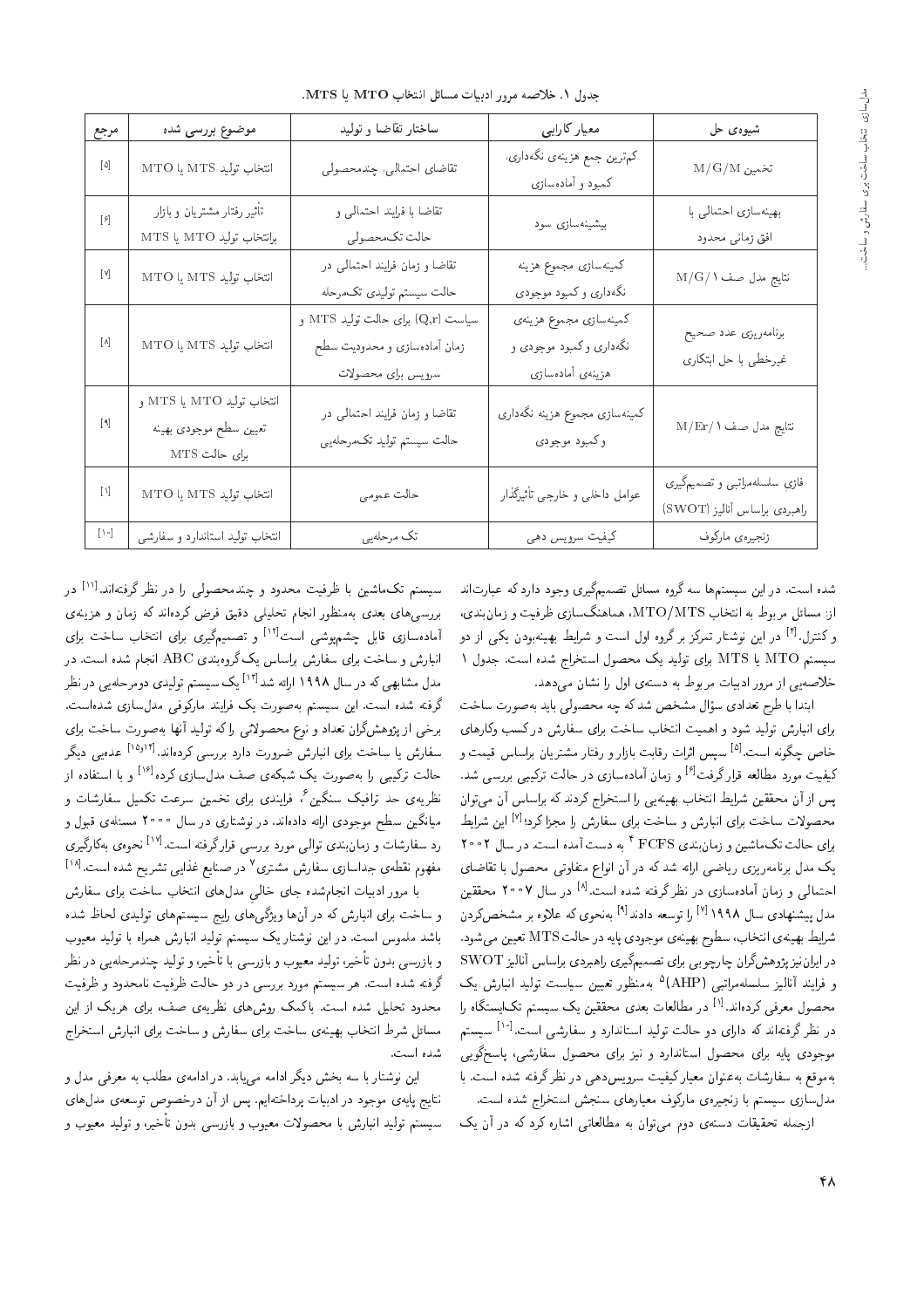بازرسی با تاخیر بحث خواهیم کرد. سپس نتایج بررسی سیستم چندمرحلهیی ذکر گذرم است روابط ۲ و ۷ برقرار باشد.<br>مدیات مصالحات الحالی است شده است و در پایان، نتایج و زمینههای تحقیقات آتی ذکر شده است.

# X. معرف<sub>ی</sub> مسئله و نتایج پایه

تولیدکننده یی را در نظر بگیرید که انواع محصولات با تقاضای تصادفی تولید میکند. سیستم تولیدی تک $\lambda$ مرحلهیی است و در هر لحظه بر روی یک محصول کار میکند. زمان عملیات یک محصول متغیر تصادفی با توزیع مشخص است. محصولات مختلف ممكن است داراى توابع توزيع زمان متفاوت باشند. تقاضاى محصولات براساس يک فرايند پواسون با نرخ وقوع متفاوت رفتار مى،كند. دليل عمدهى استفاده از توزیع پواسون سادگی محاسبات ریاضی مربوط به آن و درنتیجه راحتی محاسبه و نیز تک¢ارمتری بودن است که کاربرد آن را در دنیای واقعی آسانتر میکند.<sup>[۱۹]</sup><br>مسلمان است و مسلمان این مشارک است.

هزینههای سیستم تولید انبارش شامل هزینههای نگهداری و هزینههای کمبود (سفارشات به تعويق افتاده) است. در اغلب سيستم هاى مشابه توليدى در اين نوشتار، سیاست موجودی پایه بهینه است.<sup>[۷]</sup> همچنین حالت FCFS برای انجام سفارشات<br>منابع گینسید و ایران میلیار در نظر گرفته شده است. رابطهى ۱ هزينههاى چنين سيستمى را نشان مىدهد.

$$
K(R_1, R_1, ..., R_n) = \sum_{i=1}^n \{h_i E[OH_i] + \pi_j E[BL_i] \}
$$
 (1)

 $\epsilon$ در این رابطه،  $E[~]$  عملگر امید؛  $K$  ارزش انتظاری هزینه نگهداری و کمبود موجودی؛ تعداد محصولات تولیدی؛  $OH_i$  موجودی در دست محصول  $h$ ام؛  $B$  سطح  $n$ كمبود محصول  $i$ ام؛  $h_i$  هزينهى نگەدارى محصول  $i$ ام؛  $R_i$  سطح موجودى پايەى محصول  $i$ ام؛  $\pi_i$  نرخ هزینهی کمبود محصول  $i$ ام.

 $i \neq j$   $R_j$  با توجه به فرض  ${\rm FCFS}$  درمی ${\rm E}[OH_i]$  د  $E[OH_i]$  و  $K_i(R_i)$  سستقل است. $\mathbb{R}^{[\bullet]}$  بنابواین بهمنظور کمینهسازی تابع  $K(\bullet)$  کافی است به تنهایی کمینه شود (رابطهی ۲).

$$
K_i(R_i) = h_i E[OH_i] + \pi_i E[BL_i]
$$
\n<sup>(</sup>)

با توجه به لحاظ(داشتن سیاست کنترل موجودی پایه،( $IP(t)$  (موقعیت موجودی) همیشه برابر با  $R$  است. بنابراین  $E[OH_i]$  و  $E[OH_i]$  طبق روابط ۳ و ۴ تعریف مىشود:

$$
E[OH] = \sum_{X=\infty}^{R} (R - X) f_{oo}(X)
$$
 (7)

$$
E[B L] = \sum_{X=R+1}^{\infty} (X - R) f_{oo}(X)
$$
 (f)

كه در آن  $f_{oo}$  تابع احتمال است. با توجه به اين دو رابطه، تابع نهايي كه تحليل می شود، مطابق رابطهی ۵ است.

$$
K_i(R_i) = h_i \sum_{X=i}^{R_i} X f_{oo_i}(R_i - X) + \pi_i \sum_{X=i}^{\infty} X f_{oo_i}(R_i + X)
$$
\n(2)

جون تابع هزينه تابعي براساس تک $R_i$  تعفير  $R_i$  (سطح موجودی پايه) است، می $\bar{\rm e}$  با استفاده از این تابع سطح موجودی بهینهی  $R_i^*$  را تعیین کرد. بهمنظور انجام این امر

$$
\Delta K_i(R_i) \geq \circ, \qquad \Delta K_i(R_i - 1) < \circ \tag{9}
$$

$$
\Delta^{\dagger} K_i(R_i) \geq \circ \tag{V}
$$

رابطهى ٧ شرط محدب بودن تابع هزينه است. در ادامه بهمنظور دست يابى به بهینه نسبت به محاسبهی مقادیر  $\Delta^{\star}K_i(R_i)$  و  $\Delta^{\star}K_i(R_i)$  اقدام میشود.  $R_i$ به صورت رابطه $\lambda$  تعریف و با جایگذاری مکرر، رابطهی ۹ برای آن  $\Delta K_i(R_i)$ حاصل مىشود.

$$
\Delta K_i(R_i) = K_i(R_i + 1) - K_i(R_i)
$$
 (A)

$$
\Delta K_i(R_i) = (h_i + \pi_i) F_{oo_i}(R_i) - \pi_i \tag{4}
$$

بنابراین با فرض این که تابع هزینه محدب است (با توجه به روابط ۶ و ۹)، "<br>ایابا براساس رابطهى ١٠ محاسبه مىشود.

$$
F_{\cdot \cdot i}(R_i) \ge \frac{\pi_i}{h_i + \pi_i}, \qquad F_{oo_i}(R_i - 1) < \frac{\pi_i}{h_i + \pi_i} \tag{1\text{\textcircled{\raisebox{-0.7ex}{\raisebox{-0.7ex}{\raisebox{-0.7ex}{\raisebox{-0.7ex}{\raisebox{-0.7ex}{\raisebox{-0.7ex}{\raisebox{-0.7ex}{\raisebox{-0.7ex}{\raisebox{-0.7ex}{\raisebox{-0.7ex}{\raisebox{-0.7ex}{\raisebox{-0.7ex}{\raisebox{-0.7ex}}{\raisebox{-0.7ex}{\raisebox{-0.7ex}{\raisebox{-0.7ex}{\raisebox{-0.7ex}{\raisebox{-0.7ex}}{\raisebox{-0.7ex}}{\hspace{-0.7ex}}{\hspace{-0.7ex}}{\hspace{-0.7ex}}}}}}}}}
$$

نیز به صورت رابطهی ۱۱ تعریف میشود.  $\Delta^{\intercal} K_i(R_i)$ 

$$
\Delta^{\dagger} K_i(R_i) = \Delta K_i(R_i + 1) - \Delta K_i(R_i)
$$
\n(11)

O};|t CUO x@ 12 |x]@=Q 'u; uOQm xO=U w 11 |x]@=Q QO 9 |x]@=Q |Q=Po}=H =@ که حاصل ضرب دو کمیت  $\kappa_{i}+\pi_{i}$  و  $f_{ooi}(R_{i}+\lambda)$  است. هر دو این کمیت ها $\kappa_{a}$ مثبت اند و بنابراین، تابع هزینه محدب است.

$$
\Delta^{\dagger} K_i(R_i) = (h_i + \pi_i) f_{oo_i}(R_i + 1) \geq \circ \tag{11}
$$

با توجه به محدببودن تابع هزینه بهمنظور دست،ایبی به #R برقراری رابطهی A<br>. ضروری است. اما در یک سیستم تولیدی براساس ساخت برای سفارش، وقتی تقاضایی رسیده باشد سفارش ساخت به سیستم تولیدی صادر می شود. به عبارت دیگر در چنین سیستمی میتوان گفت م $R_i= R_i$  است. بنابراین زمانی انتخاب سیستم ساخت برای سفارش بهینه است که ۰ = #R باشد. با توجه به رابطهی ۱۰ و این<br>بر مقال مقدار استفاده میشد و استفاد به سده در استفاده میشد و با که نقطهی آغاز این تابع «صفر» است، رابطهی ۱۳ نشاندهندهی شرط بهینهبودن حالت ساخت برای سفارش است.

$$
F_{oo_i}(\circ) \ge \frac{\pi_i}{h_i + \pi_i} \tag{17}
$$

كه در آن  $F_{oo_i}$  تابع توزيع تجمعى محصول  $i$ ام است. در صورت عدم برقرارى این شرط، حالت ساخت برای انبارش بهینه است و سطح موجودی پایهی بهینه از رابطهى 10 محاسبه مى شود. نتايج فوق براى يك سيستم توليد تكمرحله صادق . است.<br>.

ادر سيسم تعداد زيادى دستكاه توليدى يكسان داسته باسد ته در تناز هم<br>المسيسم العداد المساء على المستخدمات المستخدمات بهطور موازى قادر به انجام عمليات توليد باشند، ظرفيت سيستم «نامحدود» فرض میشود. اگر فقط یک دستگاه تولید وجود داشته باشد، ظرفیت تولید سیستم را «محدود» در نظر میگیرند.

در شرایط ظرفیت نامحدود، یک مدل صف M/G/ $\infty$  برای مسئله ی مورد بررسی ارائه شد<sup>اها</sup> و نشان داده شدکه موجودی در سفارش (،00) مشابه با تقاضا<br>مطالعات و دارای توزیع پواسون با میانگین  $E[L_i]\lambda_i$  است. فرض میشود زمان عملیات محصول  $i$ ام روی هر دستگاهی که قرارگیرد متغیر تصافی  $M_i$  است. همچنین تقاضا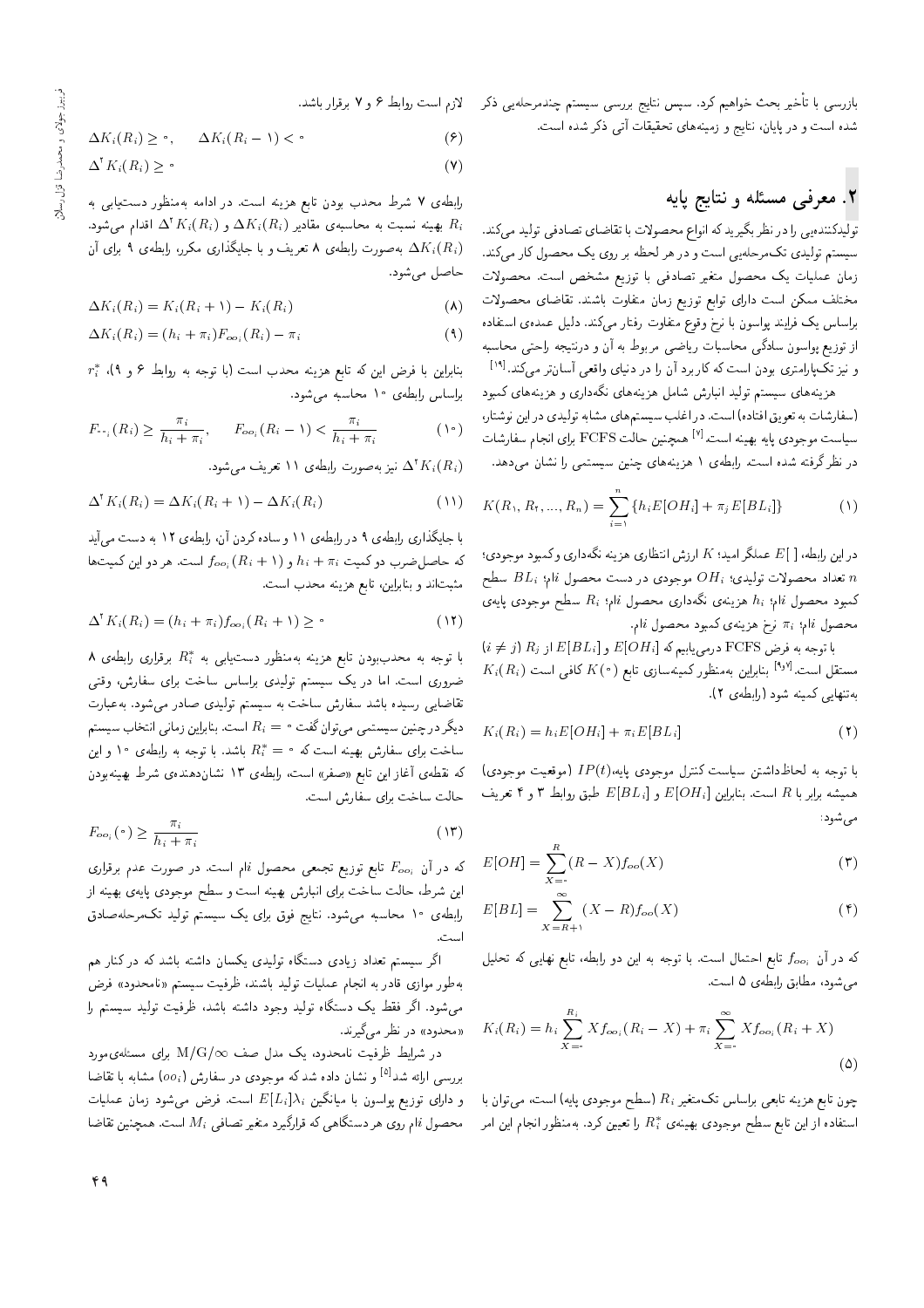با فرایند پواسون با نرخ  $\lambda_i$  به این سیستم وارد می شود. رابطهی ۱۴ مشخص کنندهی شرط بهینگی ساخت برای سفارش در شرایط ظرفیت نامحدود است.

$$
e^{-E[M_i]\lambda_i} \ge \frac{\pi_i}{h_i + \pi_i} \tag{15}
$$

در حالت تکماشین تمامی مفروضات حالت قبل وجود دارد با این تفاوت که تنها یک دستگاه تولیدی سفارشات رسیده را انجام می،دهد. همچنین عملیات با فرایند پواسون و نرخ  $\mu_i$  انجام میشود که نتیجهی واضح آن این است که زمان عملیات دارای توزیع نمایی با میانگین <sup>ب</sup>ش است. با این فرض که نسبت نرخ ورود سفارشات<br>مینماید با آنها کریم که با را به ۱۸ ک به نرخ انجام آنها كوچكتر از ١ است (١ < )، سيستم پايدار ارزيابي مىشود.  $o_i$  این سیستم را می توان به صورت یک صف M/M/۱ نشان داد. در این مدل دارای توزیع هندسی با پارامتر p<sub>i</sub> است (رابطهی ۱۵):<sup>[۱۸]</sup><br>.

$$
f_{oo_i}(X) = (1 - \rho_i)\rho_i^X \tag{10}
$$

با توجه به این رابطه و جایگذاری (°) ،F<sub>oo </sub>c در رابطهی ۱۳ شرط بهینگی ساخت<br>باریستان .<br>«ای سفارش بهصورت رابطهی ۱۶ به دست میرآید.

$$
1 - \rho_i \ge \frac{\pi_i}{h_i + \pi_i} \tag{19}
$$

#### **۳**. مدلهای توسعهیافته

 $\overline{\mathrm{C}}$ در این قسمت براساس نتایج مدل پایه، شرایط بهینه انتخاب  $\mathrm{MTS}$  با در نظر گرفتن فرضیات جدید در سیستمهای تولید انبارش استخراج شده است.

#### ١.٣. سيستم توليد انبارش ظرفيت نامحدود با محصولات معيوب، <u>پازرسے پدون</u> تأخیر

فرض می شود هر واحد محصول i با احتمال  $\delta_i$  معبوب تولید می شود، و قطعات بدون استفادهاند و دور ریحته می سود. نیفیت قصعات بهمحص تولید<br>است سال استفادهاند و در استک معبوب کاملاً بدون استفادهاند و دور ریخته می شود. کیفیت قطعات بهمحض تولید بررسی، و درصورت معیوب بودن سفارش جایگزین انجام میشود. در این حالت ،00<br>بابلست و است دارای توزیع پواسون با میانگین  $\frac{\lambda_i E[M_i]}{\lambda-\delta_i}$  است. بنابراین شرایط بهینهبودن ساخت<br>استفاد و سال سالمان میلادند «ای سفارش مطابق رابطهی ۱۷ است.

$$
e^{-\frac{\lambda_i E[M_i]}{\lambda - \delta_i}} \ge \frac{\pi_i}{h_i + \pi_i} \tag{1V}
$$

در جدول ۲ نتیجه،ی تحلیل این مدل با مقداردهی به پارامترهای مختلف تأثیرگذار<br>المعدد است المغاضر ارائهشده است. با افزایش ضریب بهرهوری ، $\rho_i$ ، انتخاب سیستم ساخت برای سفارش کم تر می شود و تنها در حالت های ۰٫۲٫۰٫۲ و =  $\rho_i = \rho_i - \rho_i$  ساخت برای سفارش بهینه است. همچنین مشاهده میشود با افزایش نسبت ﷺ شرایط مناسب تری برای<br>انتخاب انتخاب سيستم ساخت براى انبارش وجود دارد.

## ۲.۳. سیستم تولید انبارش ظرفیت محدود و تولید معیوب، بازرسی يدون تأخير

در این حالت فرض میشود که یک ماشین وجود دارد و با احتمال  $\delta_i$  محصول توليدى نوع ir معيوب خواهد بود. پس از توليد، محصول بلافاصله بازرسي مى شود و در صورت سالم،بودن به موجودي اضافه خواهد شد؛ در غيراين صورت دور انداخته

می شود. همچنین فرض می شود تقاضا و زمان تولید دارای فرایند پواسون هستند. در حالت کلی این سیستم نیز با M/M/۱ قابل نمایش است.  $o_i$  که متناظر با تعداد مشتریان در سیستم است. دارای توزیع هندسی با پارامتر زمقیه ست.<br>طالبه منا بنابراين شرط بهينه بودن ساخت براى سفارش مطابق رابطهى ١٨ است.

$$
\lambda - \frac{\lambda_i}{\mu_i (\lambda - \delta_i)} \ge \frac{\pi_i}{h_i + \pi_i} \tag{1A}
$$

در جدول ۳ با استفاده از مقادیر مختلف، نسبت به بررسی این مدل اقدام شده

هزینهی | هزینهی | نرخ | حالت  $\lambda_iE[M_i]$ کمبود | نگهداری | معیوب | بهینه MTO 0 1 100 200 MTO 0 4 100 500 0 1 MTS  $\circ$   $\prime$   $\circ$   $\circ$   $\circ$   $\circ$   $\circ$   $\circ$ MTO 0 1 100 200 MTS 0 4 100 500 0 2 MTS  $\bullet$   $\prime$   $\bullet$  1000 1000 MTO 0 1 100 200 MTS 0 4 100 500 0 3 MTS  $\bullet$   $\prime$   $\prime$   $\bullet$   $\bullet$  1000 MTS  $\bullet$  1 100 700 MTS  $\circ$ ,  $\uparrow$  \oo  $\circ$   $\circ$   $\circ$   $\circ$   $\circ$   $\circ$   $\uparrow$   $\uparrow$ MTS 0 7 100 1000

جدول ٢. نتايج حالت ظرفيت نامحدود با توليدات معيوب.

| حالت       | نرخ                      | هز ينهي               | هز ينه ي |                          |  |
|------------|--------------------------|-----------------------|----------|--------------------------|--|
| بهينه      | معيوب                    | نگەدارى               | كمبود    | $\rho_i$                 |  |
| MTO        | $\mathcal{O}_f$          | ه ۱۰                  | ه ۲۰     |                          |  |
| <b>MTS</b> | $\mathcal{M}^{\circ}$    | ه ۱                   | ه ۵۰     | $\cdot$ / $\setminus$    |  |
| <b>MTS</b> | $\cdot$ , $\vee$         | $\lambda \circ \circ$ | ه ه م)   |                          |  |
| MTO        | $\cdot$ / $\setminus$    | ه ۱                   | ه ۲۰     |                          |  |
| <b>MTS</b> | $\cdot$ , ۴              | ه ه (                 | ه ۵۰     | $\cdot$ , ۲              |  |
| <b>MTS</b> | $\cdot$ , $\vee$         | ه ه (                 | ه ه ۱    |                          |  |
| <b>MTS</b> | ゚゚゚゚                     | ه ه (                 | ه ۲۰     |                          |  |
| <b>MTS</b> | $\cdot$ , $\mathfrak{r}$ | ه ۱۰                  | ه ۵۰     | $\cdot$ , $\mathsf{r}$   |  |
| <b>MTS</b> | $\cdot$ , Y              | ه ۱۰                  | ه ه ۱    |                          |  |
| <b>MTS</b> | $\cdot$ $\wedge$         | ه ه (                 | ه ۲۰     |                          |  |
| <b>MTS</b> | $\mathcal{M}^{\circ}$    | ه ۱                   | ه ۵۰     | $\cdot$ , $\mathfrak{r}$ |  |
| <b>MTS</b> | $\cdot$ , Y              | ه ه (                 | ه ه م)   |                          |  |

جدول ٣. نتايج تک پردازشگر با توليد معيوب.

ە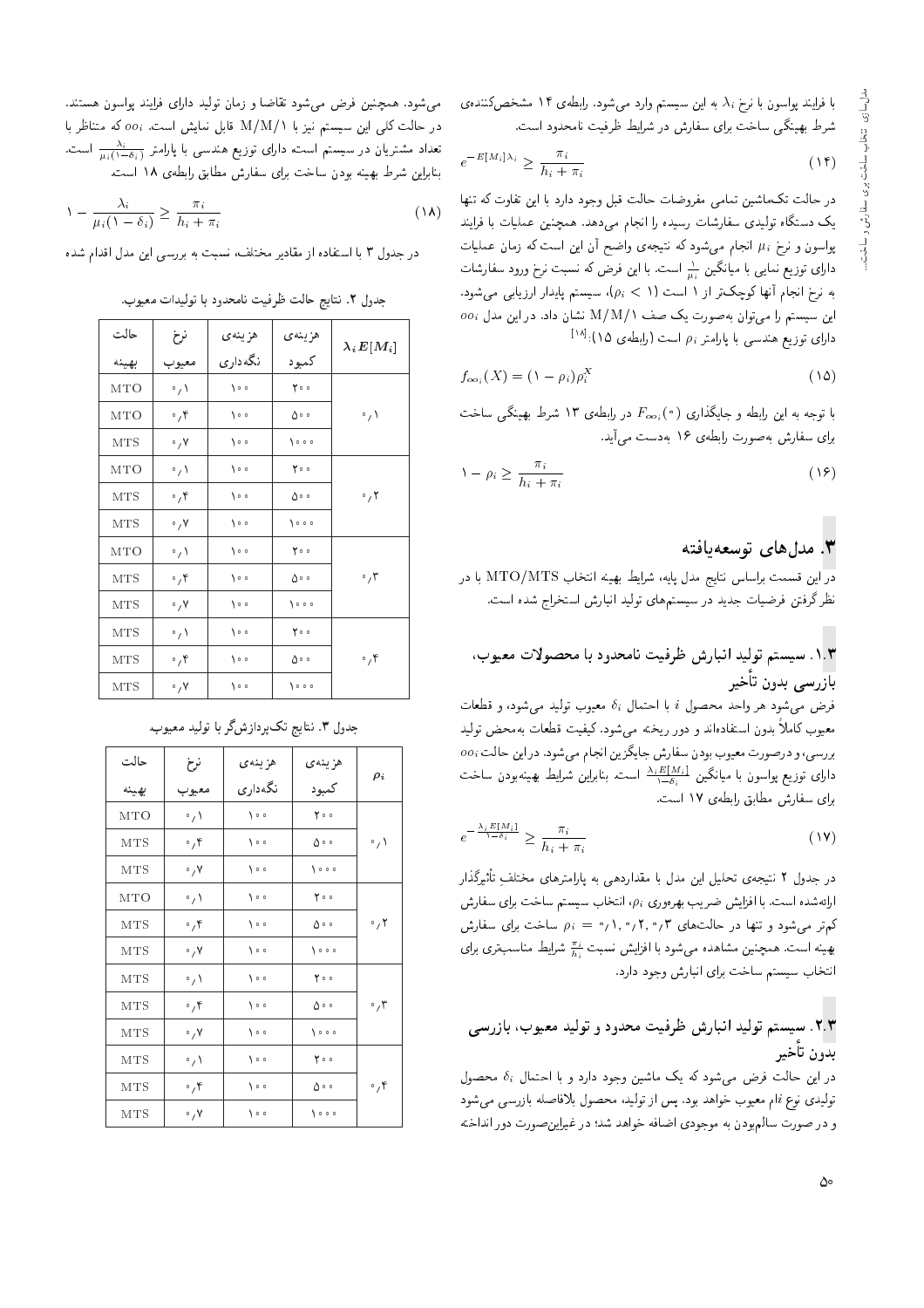است. چنان که مشخص است در این حالت تنها با ۲٫۰٫۲ و ۲ $\mu_i = \frac{\pi_i}{h_i} = \frac{1}{h_i}$  میشو سیستم ساخت برای انبارش بهینه است و مشخص است که هرقدر درصد تولیدات معيوب بيشتر باشد شرايط انتخاب سيستم ساخت براى انبارش دشوارتر است.

# ۳.۳. سیستم تولید انبارش ظرفیت محدود و بازرسی با تأخیر

در این حالت نیز سیستم تولیدی بااحتمال ، $\delta_i$  یک محصول معیوب از نوع ، تولید میکند؛ ولی در این حالت هر محصول پس از تولید با تأخیر مورد بازرسی قرار مه رگېږد

سالم یا معیوب بودن محصول هنگامی مشخص می شود که محصول در حال تحویل به مشتری است. هنگامی که تقاضایی به سیستم وارد میشود یک محصول از موجودی برداشته میشود و مورد بازرسی قرار میگیرد. درصورت سالم بودن محصول به مشتری داده میشود اما چنانچه معیوب باشد کنارگذاشته میشود و از سیستم خارج می شود، و محصولی دیگر از موجودی برداشته می شود... و این چرخه ادامه می،یابد. چنانچه تمامی موجودی در دسترس معیوب باشد، تقاضای رسیده به تعویق میافتد. هنگامی که سفارش معوقه وجود دارد و محصولی می رسد، بازرسی در همان زمان انجام میشود. بهمنظور استخراج توزیع احتمالی 00i در این حالت لازم است نمودار آهنگ آن را ترسیم و براساس آن تحلیل صورت گیرد. در شکل ۱ بخشی از نمودار آهنگ مربوط به این سیستم نشان داده شده است.

آهنگ گذر از یک حالت کوچک تر از  $R$  به حالت دیگر برابر با ضرباهنگ ورود تقاضا در احتمال تعداد قطعات معیوب در موجودی است. همچنین از یک حالت کوچک $\bar{\kappa}$  از  $R$  نهایتاً می $\bar{\kappa}$ وان به ۱ $R+R$  گذر کرد. این در حالتی اتفاق می $\epsilon$ افتد که تمام موجودی در دست معیوب باشد. از یک حالت بزرگ تر از  $R$  نیز فقط می $\vec{ }$ وان به حالت بعدی حرکت کرد که آهنگ آن برابر با آهنگ تقاضا است. همچنین از یک حالت بزرگ $\bar{\mathcal{C}}$ راز  $R$  با آهنگ نرخ تولید، به احتمال سالمبودن قطعه می $\bar{\mathcal{C}}$ وان به حالت قبلی رفت. در این حالت آهنگ گذر برابر با نرخ تولید است. با توجه به این نمودار آهنگ ( $q_{ij}$ )، آهنگ گذر از حالت  $i$  به  $j$  را می $\vec{p}$ وان به صورت روابط ۱۹ نشان داد:

$$
\begin{cases}\n\lambda(1-\delta)\delta^{j-i-1} & i \leq R, i \leq j \leq R \\
\lambda \delta^{R-i} & i \leq R, j = R + 1 \\
\lambda & i > R, j = i + 1 \\
\mu & \delta < i \leq R, j = i - 1 \\
\mu(1-\delta) & i > R, j = i - 1\n\end{cases} \tag{14}
$$

با توجه به مشخص بودن أهنگ گذر در حالات مختلف و همهسویی (ارگودیک) بودن سیستم، با تشکیل و حل معادلات تعادل، توزیع احتمالی 00; با فرض و (۱۰– ۱) (۱۰– ۱) و (۱۰– ۱) (۱) و (۱۰– ۱) به صورت روابط ۲۰ حاصل  $\rho_i = \frac{\lambda_i}{(1-\delta_i)\mu_i}$ 



شکل ۱. نمودار آهنگ حالت ظرفیت محدود، تولیدات معیوب و بازرسی با تأخیر.

$$
\begin{cases}\np_{\circ} = 1 - \rho \\
p_{j} = (1 - \rho_{+})\rho \rho_{+}^{j-1} & 1 \leq j \leq s \\
p_{j} = (1 - \rho_{})\rho_{+}^{s}\rho_{-}^{j-s} & j > s\n\end{cases}
$$
\n(7°)

با توجه به این که در این حالت  $F_{oo_i}(\hspace{1pt}\mathrm{\scriptscriptstyle o}\hspace{1pt})$  دقیقاً برابر با حالت قبل (یعنی بازرسی بدون تأخير) است، شرايط براى بهينهبودن توليد براساس ساخت براى سفارش دقيقاً مشابه حالت قبل است. در واقع زمان بازرسی تأثیری بر شرایط بهینهبودن ندارد.

### ۴. سیستمهای تولید انبارش چندمرحلهیی

در بحث قبل سیستم تولیدی بهصورت تکمرحلهیی در نظرگرفته شده بود. اما در اغلب موارد سیستم تولیدی دارای چند مرحله است و قطعات با عبور از شبکهیی از ماشینآلات تولیدی به محصول نهایی تبدیل میشوند. در این بخش نیز مدل به دو صورت بررسی شده است. در حالت اول فرض میشود در هرگره این شبکهی تولیدی تعداد کافی ماشین موازی وجود دارد و ظرفیت نامحدود است. در حالت دوم فرض بر این است که یک ماشین با ظرفیت محدود در هرگره از شبکه وجود دا، د.

فرایند هر قطعه به صورت احتمالی از یک گره شروع می شود و پس از اتمام عملیات درگره i با احتمال معینی به گره j می $g$ رود و همچنین با احتمال دیگری از سیستم خارج شده و به موجودی اضافه می شود. زمان عملیات محصول iام درگره ام متغیر تصادفی  $M_{ij}$  است.  $r\cdot j$  احتمال ورود قطعه به سیستم تولید ازگره  $j$ ، و $j$ احتمال انتقال از k به j و مستقل از زمان عملیات فرض میشود. همچنین  $r_{kj}$ این احتمالات را می توان به عنوان نرخ وقوع عیب در قطعات در نظر گرفت. فرض میشود در این سیستم تولیدی موجودی نیمساخته درکنارگرهها وجود ندارد.

با فرض تقاضای پواسون با نرخ  $\lambda_i$  و سیاست موجودی پایه، نرخ ورود محصول به گره  $j$  به صورت رابطهی ۲۱ محاسبه میشود.

$$
\lambda_{ij} = r_{oj}\lambda_i + \sum r_{kj}\lambda_{ik} \tag{7}
$$

در حالت اول ظرفیت نامحدود، هرگره بهصورت مجزا یک صف M/M/∞ است و باتوجه به اینکه  $o$ ه، دارای توزیع پواسون با میانگین  $\lambda_{ij}E[M_{ij}]$  است،  $o$ ه که از  $\sum_i \lambda_{ij} E[M_{ij}]$  مجموع آن ها به دست می آید نیز دارای توزیع پواسون با میانگین است. براین اساس شرایط بهینهبودن سیستم ساخت برای انبارش براساس رابطهی ۲۲ به دست میآید.

$$
e^{-\sum_{j} \lambda_{ij} E[M_{ij}]} \ge \frac{\pi_i}{h_i + \pi_i} \tag{17}
$$

در حالت ظرفیت نامحدود نیز یک شبکهی جانسون خواهیم داشت که در آن هر  $\lambda_{ij}$  گره بهصورت M/M/۱ نشان داده میشود.  $\mu_{ij}$  نرخ انجام سفارش است و نیز مانند حالت قبل از رابطهی ۲۱ به دست میآید.

در این مدل با توجه به این که هر پردازشگر بهصورت M/M/۱ در نظرگرفته میشود، و00 $o_{ij}$  دارای توزیع هندسی است و داریم و00 $o_{ij} = \sum_{j} o_{ij}$ . بنابراین ،00 دارای یک توزیع گسستهی فازی^ است. مطابق تعریف، توزیع گسستهی فازی عبارت است از توزیع مدت زمان لازم برای این که یک زنجیره ی گسسته ی مارکوف که دارای n حالت گذرا و یک حالت جاذب است، به حالت جاذب خود برود. اگر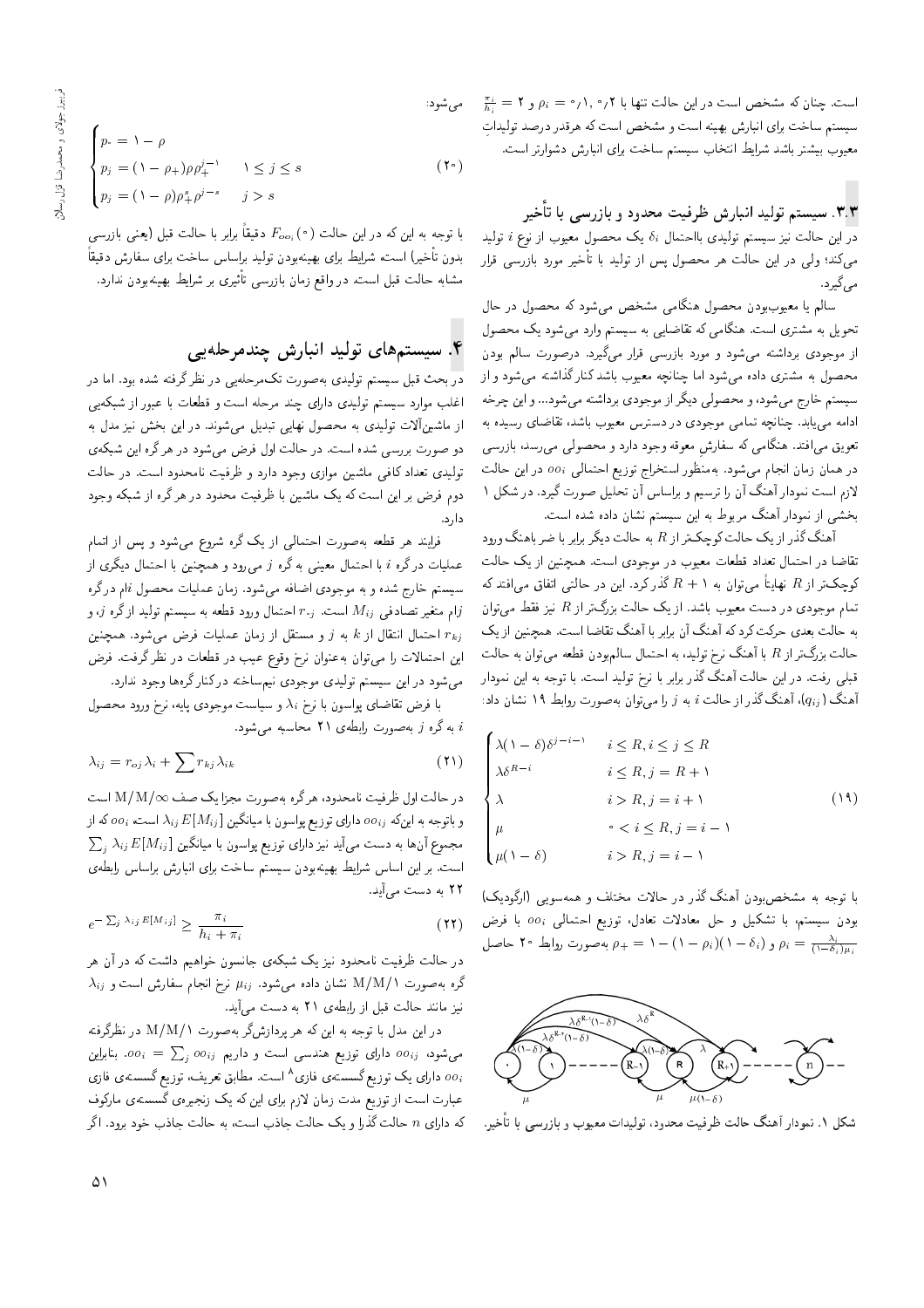حالات گذرا با ۱...n و حالت جاذب با ۱ + n نامگذاری شوند، ماتریس گذار این زنجيره به صورت رابطهى ٢٣ در نظر گرفته مى شود.

$$
\widehat{B} = \left[ \begin{array}{cc} B & b \\ \circ & \searrow \end{array} \right] \tag{77}
$$

که در آن  $B = [b_{ij}]$  ماتریسی $n * n$  متشکل از احتمالات گذر بین حالات گذرا است و  $b=[b_{i,n+1}]$  برداری ستونی متشکل از احتمالات گذرا به حالت جاذب است. همچنین بردار احتمالات اولیه به صورت رابطهی ٢۴ فرض می شود.

$$
\widehat{\alpha} = [\alpha \, , \, \alpha_{n+1}] \tag{17}
$$

که در آن & بردار احتمالات شروع از حالت گذراست. در چنین زنجیرهی مارکوفی اگر مدت زمان لازم برای گذر به حالت جاذب تعریف شود، t دارای توزیع گسستهی  $t$ فازی با پارامترهای  $\alpha$  و  $B$  است که تابع توزیع آن بهصورت رابطهی ۲۵ است.

$$
f(\circ) = \lambda - \alpha e, \qquad f(t) = \alpha e (\lambda - B) B^{t-1} e \qquad (1 \text{ d})
$$

|iO=YD Q}eDt <sup>n</sup> `wtHt [20] "CU= OL=w |=yxir wt =@ |vwDU Q=OQ@ <sup>e</sup> u; QO xm هندسی دارای توزیع گسستهی فازی است که هریک از این متغیرها به عنوان یک فاز همدسی دارای توزیع نسسته ی قازی است که هریک از این متعیرها به عنوان یک قاز<br>منابع نیستمد الفاظ این محکم میدهد و مستقل است. در نظرگرفته میشود.<sup>[۱۸</sup>] چنان که گفته شد،00 مجمو*ع J* متغیر هندسی با پارامتر<br>مناطقه است؛ بنابراین  $o$ 0 دارای توزیع گسستهی فازی با پارامترهای  $\alpha_i$  و  $B_i$  است  $\rho_{ij}$ که طبق رابطههای ۲۶ و ۲۷ تعریف می شوند.

$$
\alpha_i = \left[\rho_i, \ \rho_i(\mathbf{1} - \rho_i), \dots \ \rho_i, \prod_j (\mathbf{1} - \rho_i)\right] \tag{19}
$$

$$
B_i = \begin{bmatrix} \rho_i & \rho_i(\mathbf{1} - \rho_i) & \dots & \rho_{ij} \prod_j (\mathbf{1} - \rho_{ij}) \\ \cdot & \rho_i & \dots & \rho_{ij} \prod_j (\mathbf{1} - \rho_{ij}) \\ \cdot & \cdot & \cdot & \cdot \\ \cdot & \cdot & \cdot & \cdot \\ \cdot & \cdot & \cdot & \rho_{ij} \end{bmatrix}
$$
 (YV)

بهمنظور تعیین شرایط بهینهبودن ساخت برای انبارش تعیین ( e ) F<sub>ooi</sub><br>این ایک کرایس ایران میل ایران استان ایران میلاد می،یابد. باکمک این روابط (۰) F<sub>ooi</sub> طبق رابطهی ۲۸ محاسبه خواهد شد.<br>-

$$
F_{oo_i}(\circ) = \prod_{j=1}^{J} (\uparrow - \rho_{ij})
$$
\n
$$
( \uparrow \uparrow )
$$

بنابراین شرایط بهینهی ساخت برای سفارش بهصورت رابطهی ۲۹ بهدست می آید.

$$
\prod_{j=\lambda}^{J} (\lambda - \rho_{ij}) \ge \frac{\pi_i}{h_i + \pi_i} \tag{74}
$$

به منظور بررسی بیشتر مدل های تولیدی شبکهیی، شبکهیی مطابق شکل ۲ در نظر بگیرید. در این شبکه چهار گره وجود دارد و احتمالات مسیر حرکت محصول در شبکه مشخص است. این مثال در دو حالت ظرفیت نامحدود و ظرفیت محدود بررسے شدہ است.

نرخ ورود تقاضا را برابر با ۱۶ در نظر میگیریم. بنابراین با توجه به رابطهی ۲۱<br>نرخ ورود در هرگره بهترتیب برابر با ۲٫۵ ، ۲٫۸ تا ۶٫۲ خواهد بود. "Ow@ Oy=wN 6 4 '11 2 '4 8 '16 =@ Q@=Q@ ?}DQDx@ xQo Qy QO OwQw MQv

در جدول های ۱ و G سایج حاصل با نوجه به مفادیر محتلف برای نرح انجام<br>ا عملیات درگرهها و هزینههای موجودی درج شده است. چنان که در این دو جدول دیده می شود با افزایش ضریب بهرهوری و نیز افزایش هزینهی کمبود، شرایط برای استفاده از حالت ساخت برای سفارش مشکلتر می شود. همچنین با مقایسهی دو جدول مشخص میشود که در حالت ظرفیت محدود در هرگره بهدلیل ایجاد تراکم و افزایش زمان تحویل، بازهی بهینه برای استفاده از حالت ساخت برای سفارش كاهش يافته است.



شکل ۲. مثال<sub>ی</sub> از یک شبکهی ماشینآلات تولیدی. جدول ۴. نتایج مثال شبکه در حالت ظرفیت نامحدود.

| حالت       | هزينه                 | هزينه      | $\mu_i$ r | $\mu_i$ r | $\mu_i$    | $\mu_i$                       |
|------------|-----------------------|------------|-----------|-----------|------------|-------------------------------|
| بهينه      | نگەدارى               | ر<br>کمبود |           |           |            |                               |
| <b>MTO</b> | $\lambda \circ \circ$ | ه ه (      |           | ۱۵۰       | ۱۵۰        | $\mathbf{r} \cdot \mathbf{0}$ |
| <b>MTO</b> | $\lambda \cdot \cdot$ | ١٨٠        | ۱۵۰       |           |            |                               |
| <b>MTS</b> | ه ه ۱                 | ه ۵۰       |           |           |            |                               |
| MTO        | ه ه ۱                 | ه ه (      | ه ه (     | ۱۱۰       | $\sqrt{2}$ | ٢۵۰                           |
| <b>MTO</b> | ه ه ۱                 | ١٨٠        |           |           |            |                               |
| <b>MTS</b> | $\lambda \circ \circ$ | ه ۵۰       |           |           |            |                               |
| <b>MTO</b> | ه ه ۱                 | ه ه (      |           | ٧۵        | ۹.         | $Y \circ \circ$               |
| <b>MTO</b> | $\lambda \cdot \cdot$ | ١٨٠        | ۴٧        |           |            |                               |
| <b>MTS</b> | ه ه ۱                 | ه ۵۰       |           |           |            |                               |
| <b>MTS</b> | ه ه ۱                 | ه ۱        | ۳۸        | ه ۶       | ٢٧         | ۹.                            |
| <b>MTS</b> | $\lambda \circ \circ$ | ١٨٠        |           |           |            |                               |
| <b>MTS</b> | ه ه ۱                 | ه ۵۰       |           |           |            |                               |

جدول ۵. نتایج مثال شبکه در حالت ظرفیت محدود.

| حالت       | هزينه                 |                | $\mu_i$ | $\mu_i$ r | $\mu_i$    | $\mu_i$ |
|------------|-----------------------|----------------|---------|-----------|------------|---------|
| بهينه      | نگەدارى               | هزينه<br>کمبود |         |           |            |         |
| <b>MTO</b> | $\lambda \cdot \cdot$ | ه ه (          |         | ۱۵۰       | ١۵٠        | ه ۳۰    |
| <b>MTO</b> | $\lambda \cdot \cdot$ | ١٨٠            | ۱۵۰     |           |            |         |
| <b>MTS</b> | ه ه (                 | ه ۵۰           |         |           |            |         |
| <b>MTO</b> | ه ه (                 | ه ۱            | ه ه (   | ۱۱۰       | $\sqrt{2}$ | ٥٥٠     |
| <b>MTO</b> | ه ه ۱                 | ١٨٠            |         |           |            |         |
| <b>MTS</b> | ه ه (                 | ه ۵۰           |         |           |            |         |
| <b>MTO</b> | ه ه ۱                 | ه ۱            |         |           |            |         |
| <b>MTS</b> | ه ه (                 | ١٨٠            | ۴٧      | ٧۵        | ۹.         | ه ۲۰    |
| <b>MTS</b> | ه ه ۱                 | ه ۵۰           |         |           |            |         |
| <b>MTS</b> | ه ه ۱                 | ه ۱            |         |           |            |         |
| <b>MTS</b> | $\lambda \circ \circ$ | ١٨٠            | ۳۸      | ه ۶       | ۲۷         | ۹.      |
| <b>MTS</b> | ه ه ۱                 | ه ۵۵           |         |           |            |         |